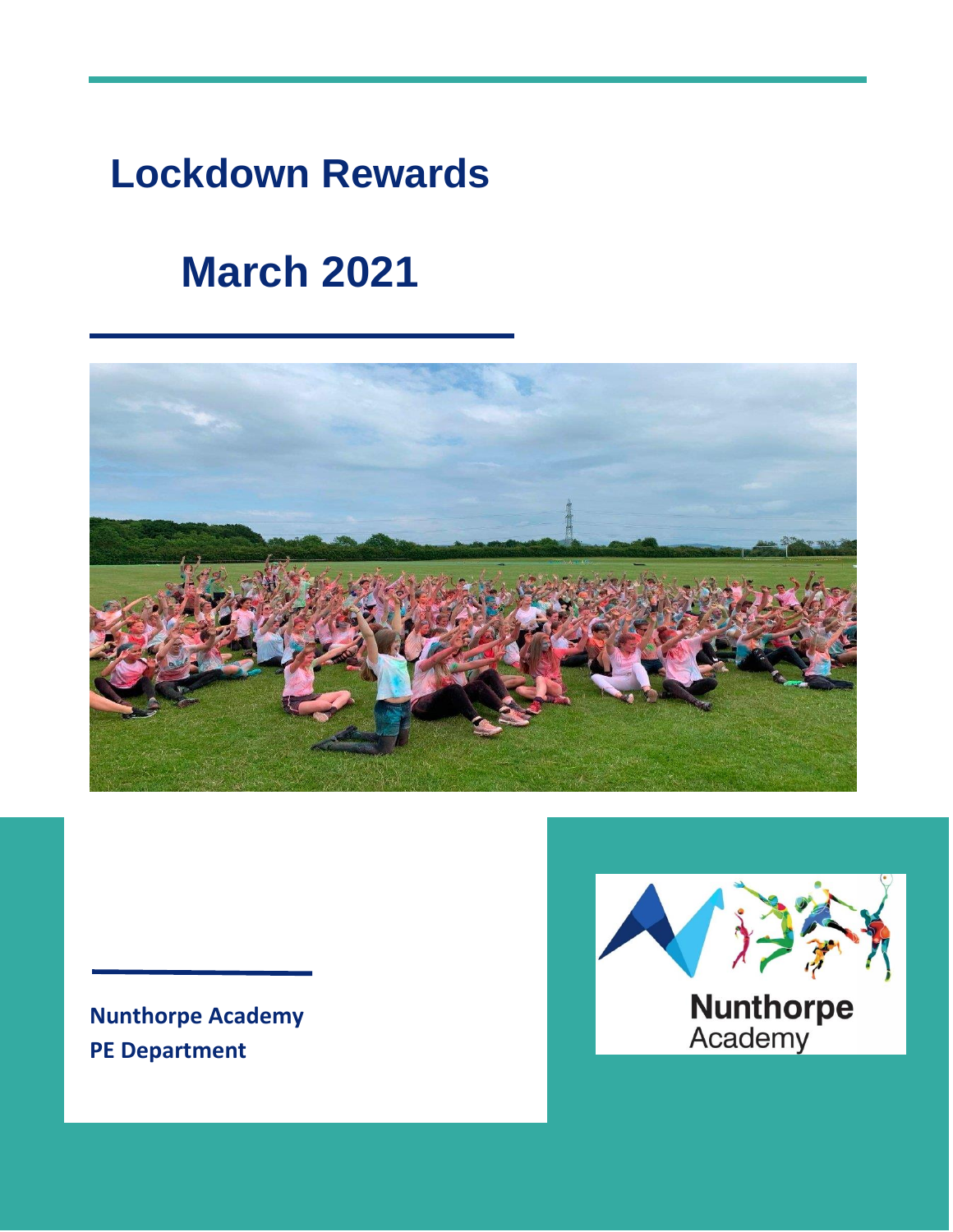### **Introduction**

What incredibly different and challenging times we have been through, times that may have felt very strange and peculiar. However in adverse times it is the spirit and mentality that we poses as human beings to face up to the adversity we are confronted with to bring positivity and happiness to the situation we are living through.

Nunthorpe Academy students are no different. In this booklet we celebrate just some of the students who have displayed a tremendous attitude and produced excellent work during the last half-term.

As well as focusing on their studies, students have taken part in various challenges. Helping to maintain their own physical and mental wellbeing, and making a significant contribution to the local community. As staff we have been so proud to see so many students and their families taking part in the Strava challenge where over 6000 miles were covered in 900 hours. As well as participating in the 1Km for £1 challenge, which raised over £1200 for Middleborough foodbanks. Nunthorpe Academy students also topped the TOPYA leaderboard for Redcar and Cleveland and several more students have made significant strides towards changing their lifestyles by participating in Couch to 5K.

We are so proud of all your achievements and look forward to welcoming you back to the Academy.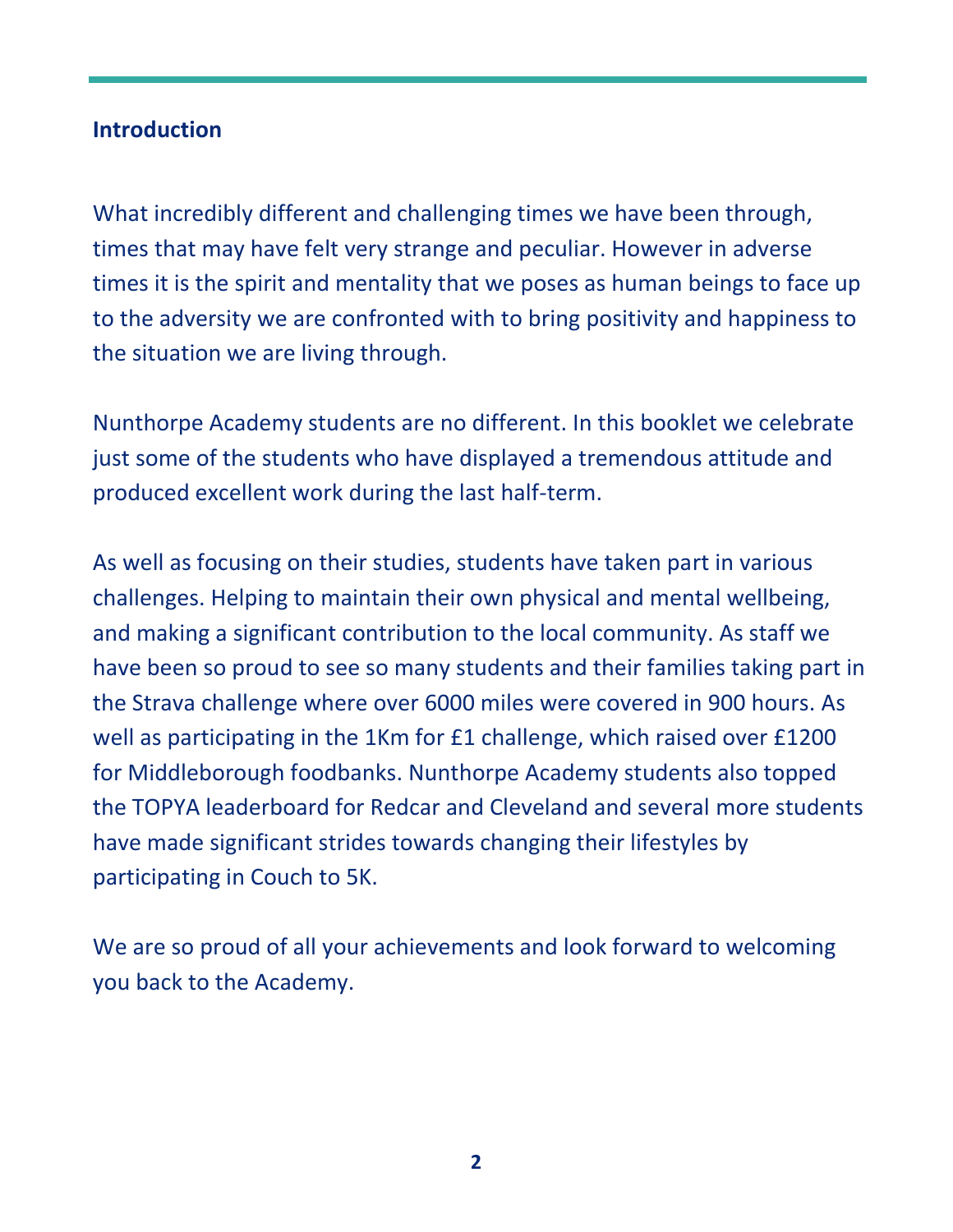### **Mr Tooth**

# **Q Johns**

Q has been an absolute star since September, always getting involved in all PE lessons with a smile on her face whether it be face to face or over zoom during lockdown. Every single challenge that Q is set, she completes and always evidences her progress via email and the Nunthorpe Sport twitter account. Some lesson's I have set more than one activity or challenge and Q always goes out of her way to complete both/all of them rather than simply selecting one.

#### **B Morton**

B has really shone throughout the whole of the lockdown period, every single week he is stood up during the zoom call eagerly awaiting to find out what the activity is going to be. B has bought into every activity throughout lockdown such as the bring sally up challenge, circuit training and Strava which has been really refreshing to see. B always goes out of his way to send his evidence in as well to keep me up to date with his activity, well done B.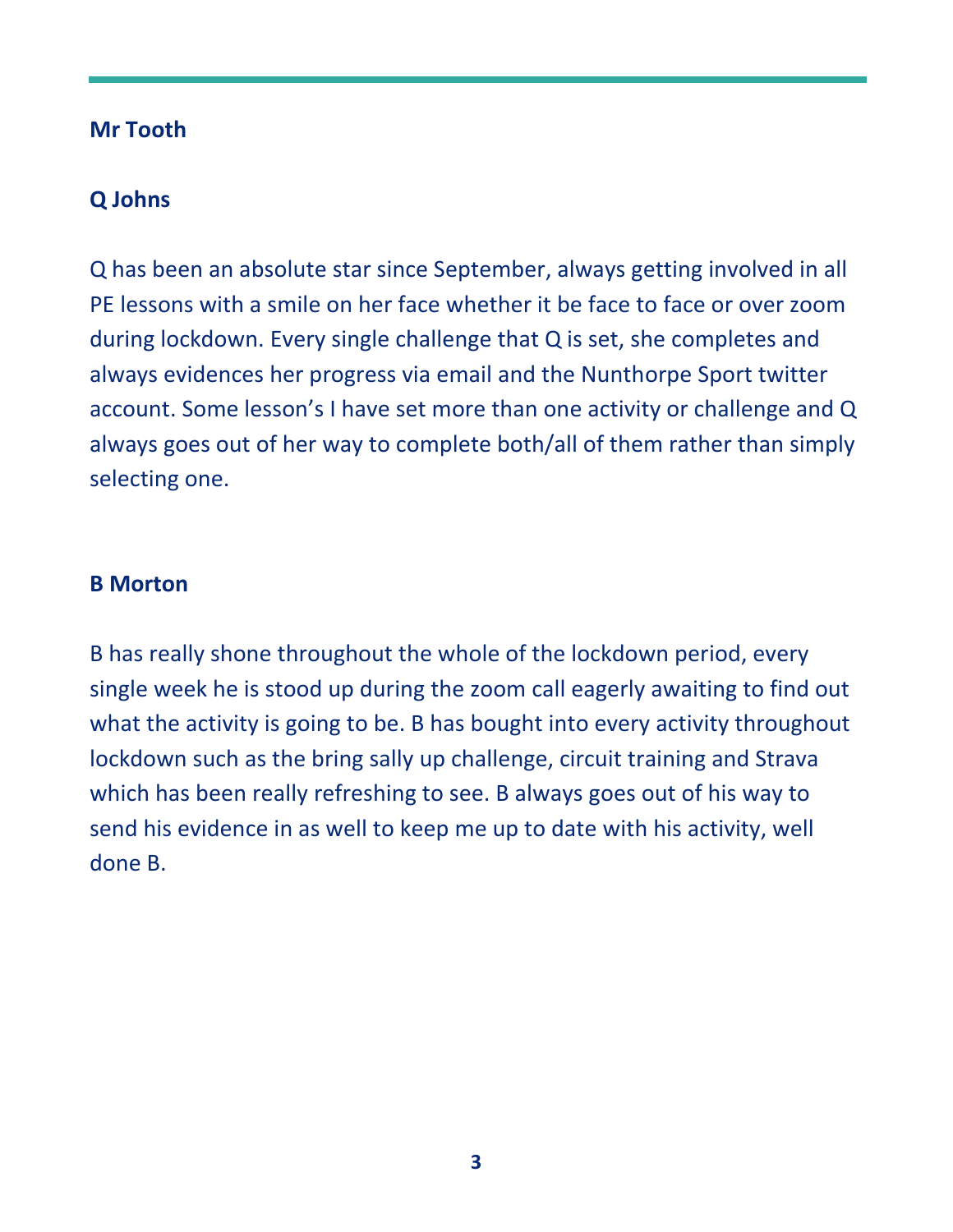#### **Miss Murray**

# **M Sleight**

M is working incredibly hard during her GCSE PE studies and is always looking to achieve her very best. Every lesson she is one of the first to arrive and is always looking to go the extra mile to ensure she has fully grasped a topic. She was one of the first students in the group to complete her coursework and this is due to the extra time and effort she applied and her overall attitude to learning during these strange and difficult times has been fantastic. Massive well done!

#### **E Benfield**

E has had an excellent approach to PE lessons during this lockdown and has attended all zoom sessions. She is eager to work hard on both theory and practical lessons and is always the first to submit her work at the end of the lesson, work that is always completed to a very high standard. During lockdown she has taken part in many activities from Strava, to just dance, to PE with Joe and many more, always updating me with how she has spent her time during practical PE lessons. Well done and keep this up.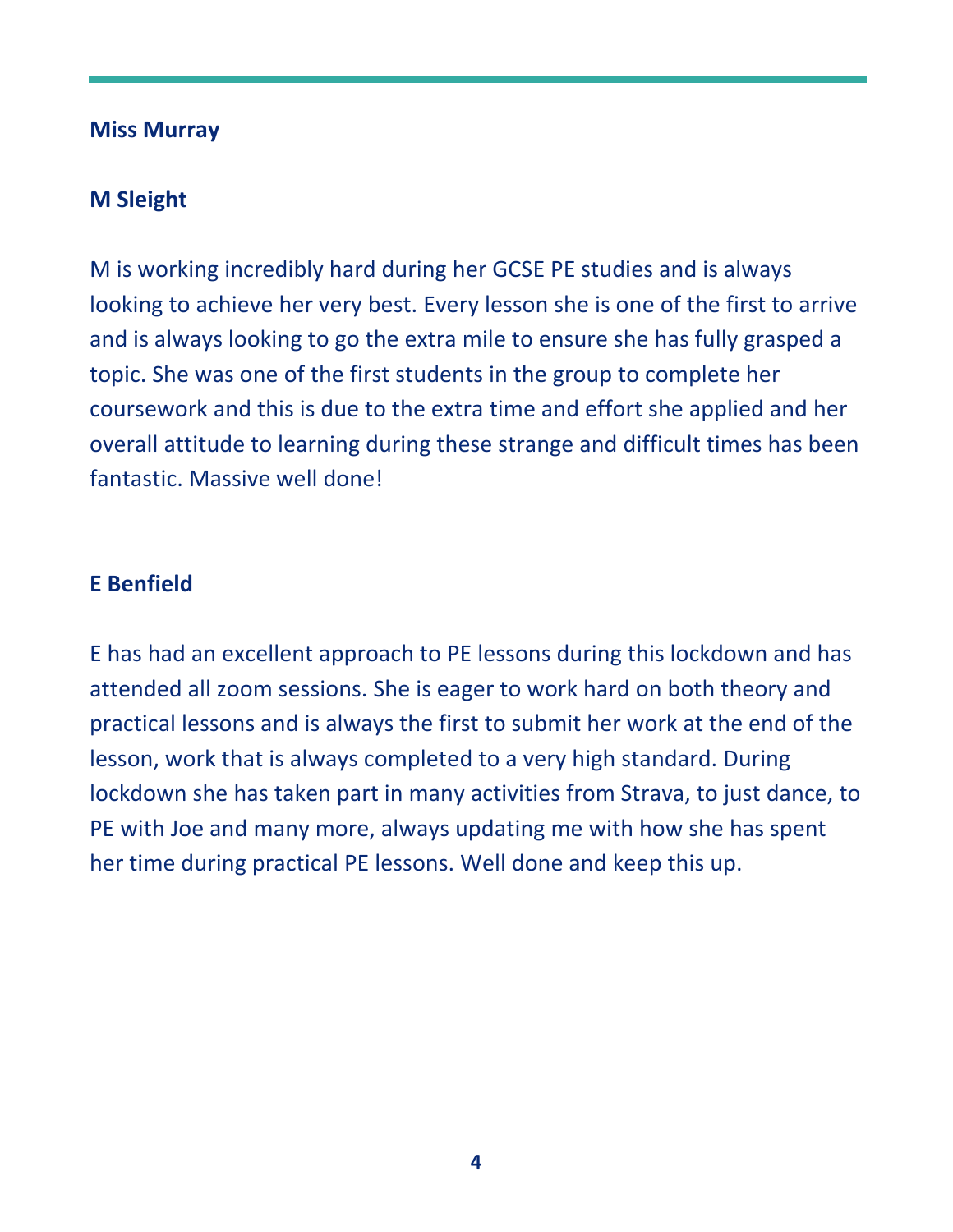# **Mr Purcifer**

# **A Baines and I Hall**

A and I have been awesome. They have made on-line learning that little bit more enjoyable, always smiling, confidently answering questions and completing all the work set to a really high standard. I am really proud of both students.

#### **Mrs Cruickshank**

#### **K Crook and M Jones**

Both have shown positive engagement for online learning and completed any additional tasks. They both completed a detailed Exercise Log for HT3, which clearly demonstrates a love for exercise/activity.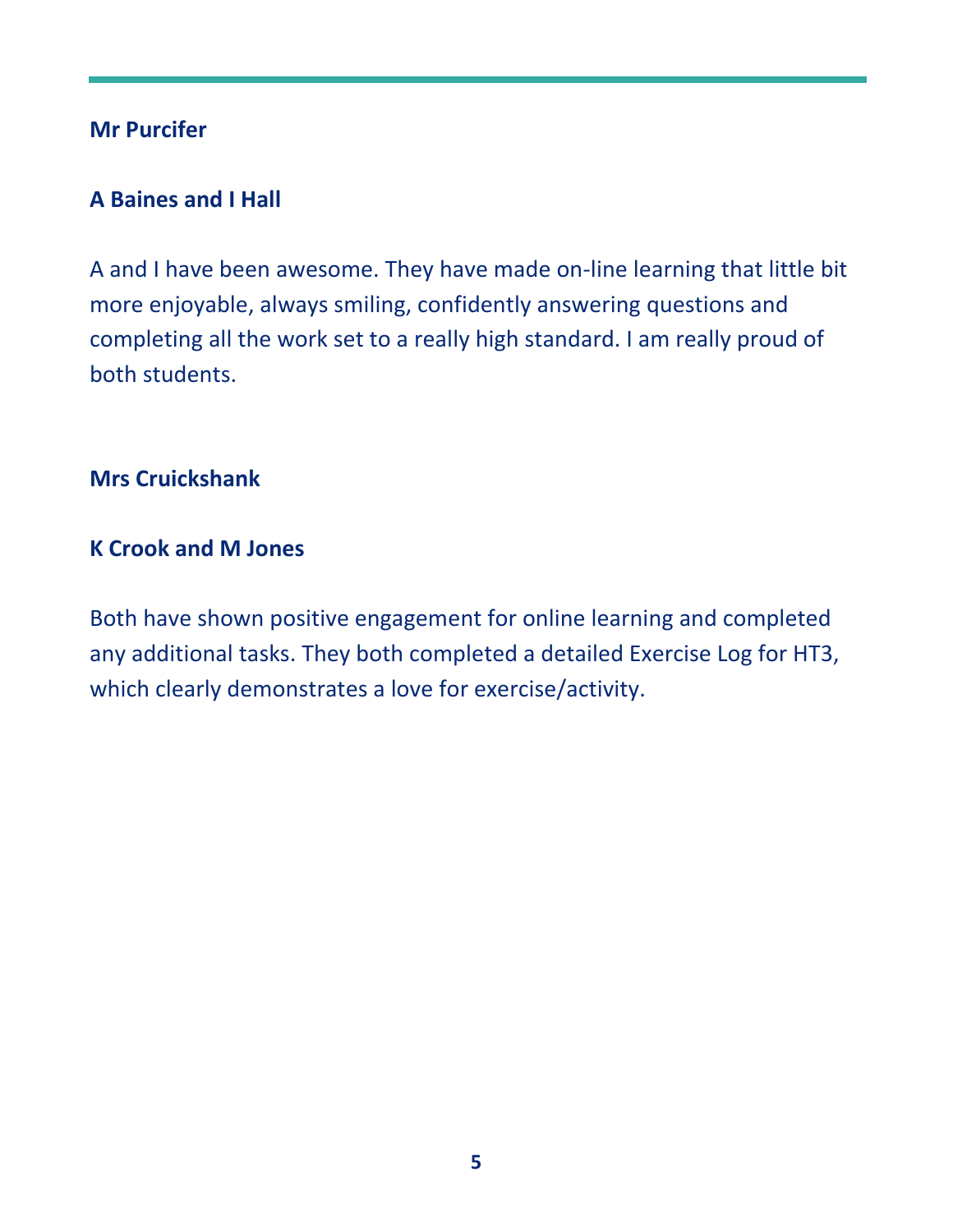#### **Mr Bunn**

#### **K Lewis**

Her attitude to PE has been excellent, every week she produces great quality work and completes all tasks to a high standard. I place the work early on class charts for students to look, K is always proactive and looks at the work, in some cases she has completed it to allow her more time to exercise or improve it after the lesson. She loves to learn and I'm very impressed with this outstanding mindset to do the best she can with everything she does. Thank you, K, it has been a pleasure teaching you this year - well done.

### **G Cassidy**

The volume and range of exercise he had done is simply incredible and great to see/hear. If its runs on the beach, hill runs, circuit training and skills work with the rugby ball, it's always great to hear about it with a photo, screenshot and communication through an email. Having great role models within his household adds to his motivation of improving fitness and enjoyment through exercise, I know that G's all-round well-being has been maintained and improved socially, mentally and physical throughout this difficult time away from school. He is a great role model to others and sets the standard for others to follow, you have been brilliant and your contributions have inspired me to do more, thank you G.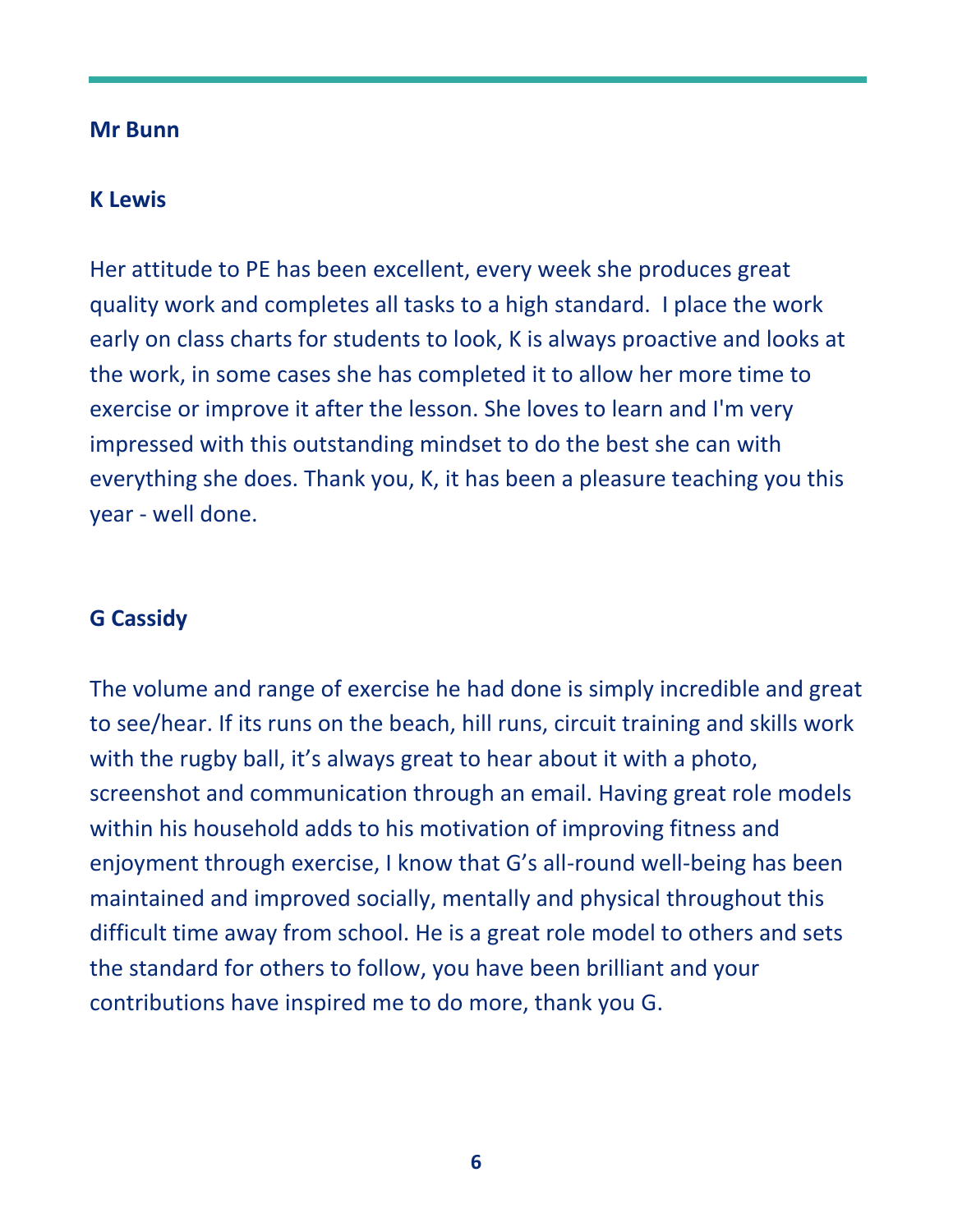#### **Mr Elwood**

# **J Dickinson**

Since September J has worked superbly within VCERT PE, displaying a tremendous attitude and bubbly personality, consistently producing work that I would describe as 'excellence'. This has continued throughout the recent lockdown through home learning, it is great to see J has not dropped her standards. Whether it is answering questions verbally, completing written work, participating in practical lessons, or producing revision material Jess always does this to the highest of standards. Always going above and beyond to surpass her potential. J is a real credit to her family and the academy and has all the qualities to succeed not only in her exams, but in her future endeavors also. Well done, J.

#### **B Dowson**

B is an incredible student. Hardworking, polite, friendly and funny, he is a real pleasure to teach. During the last few months B has contributed superbly to PE lessons, always giving his all in both theory and practical lessons. B also participated in the 1km for £1 challenge for Middleborough foodbanks raising £60 alone for the charity. This further highlights the qualities B possesses in his personality, selflessly helping other people. B has a bright future ahead of him and he is capable of achieving great success. Myself and Mr Bunn are very proud of you. Keep up the good work, B.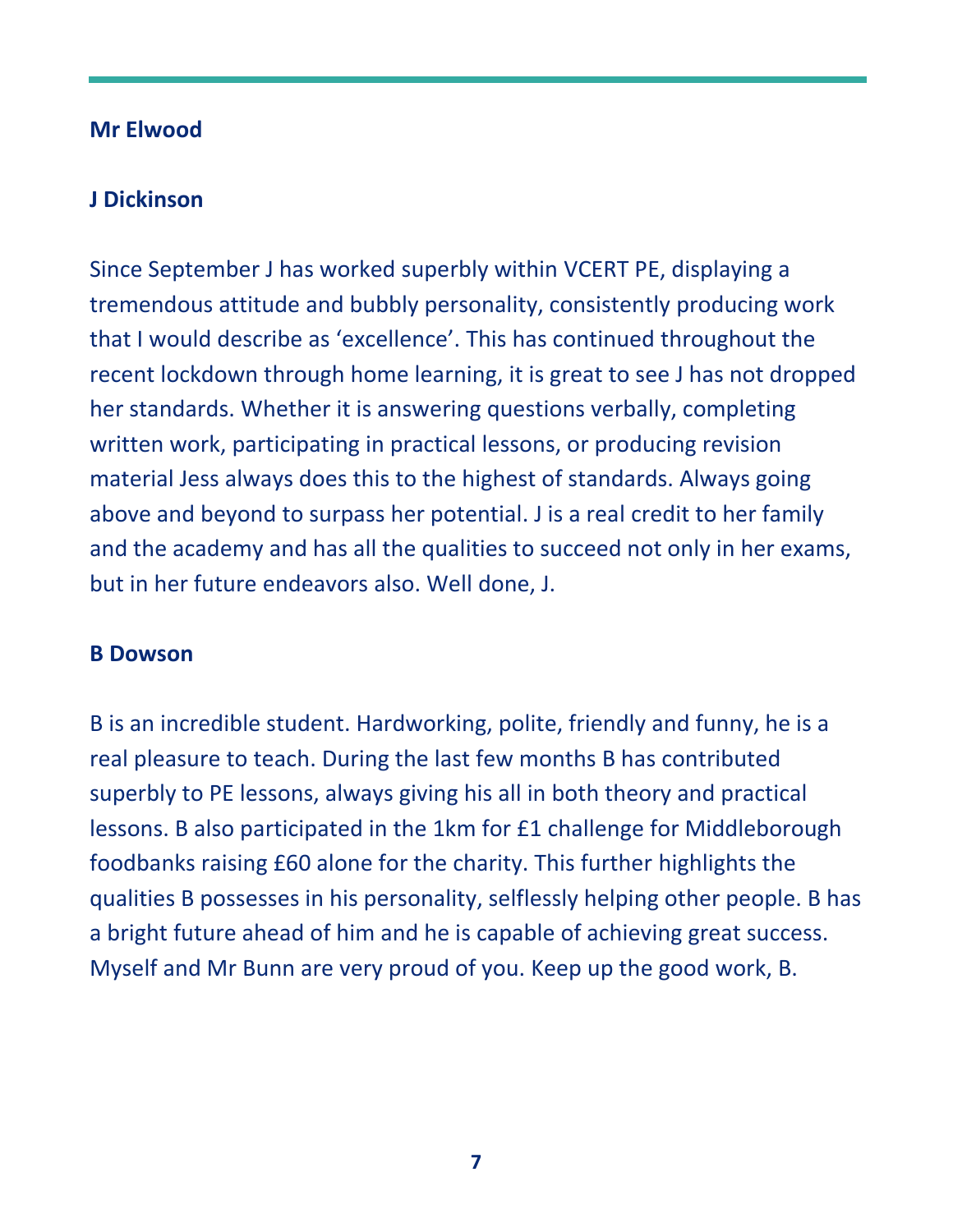#### **Mrs Thomas**

### **J Routh**

Wow, what can I say about J? He is amazing! J constantly goes above and beyond with his effort in class as well with exam questions. He always puts in 100% effort and reads round the topic to ensure he fully understands the work in front of him. His results in all test papers prove the extent to his independent work and the devotion he has for this subject. J is a quiet, hardworking young man with a determination to succeed and with the hard work he is displaying I am in no doubt he will achieve greatly. He is a pleasure to teach!

# **A Dunmore**

A's attendance in zoom lessons has been great. She consistently submits work and is working hard to complete her synoptic project. A has taken feedback and has improved her work to hopefully meet or even beat her target grade. A is a quiet, hardworking young lady and this is displayed in all aspects of her work.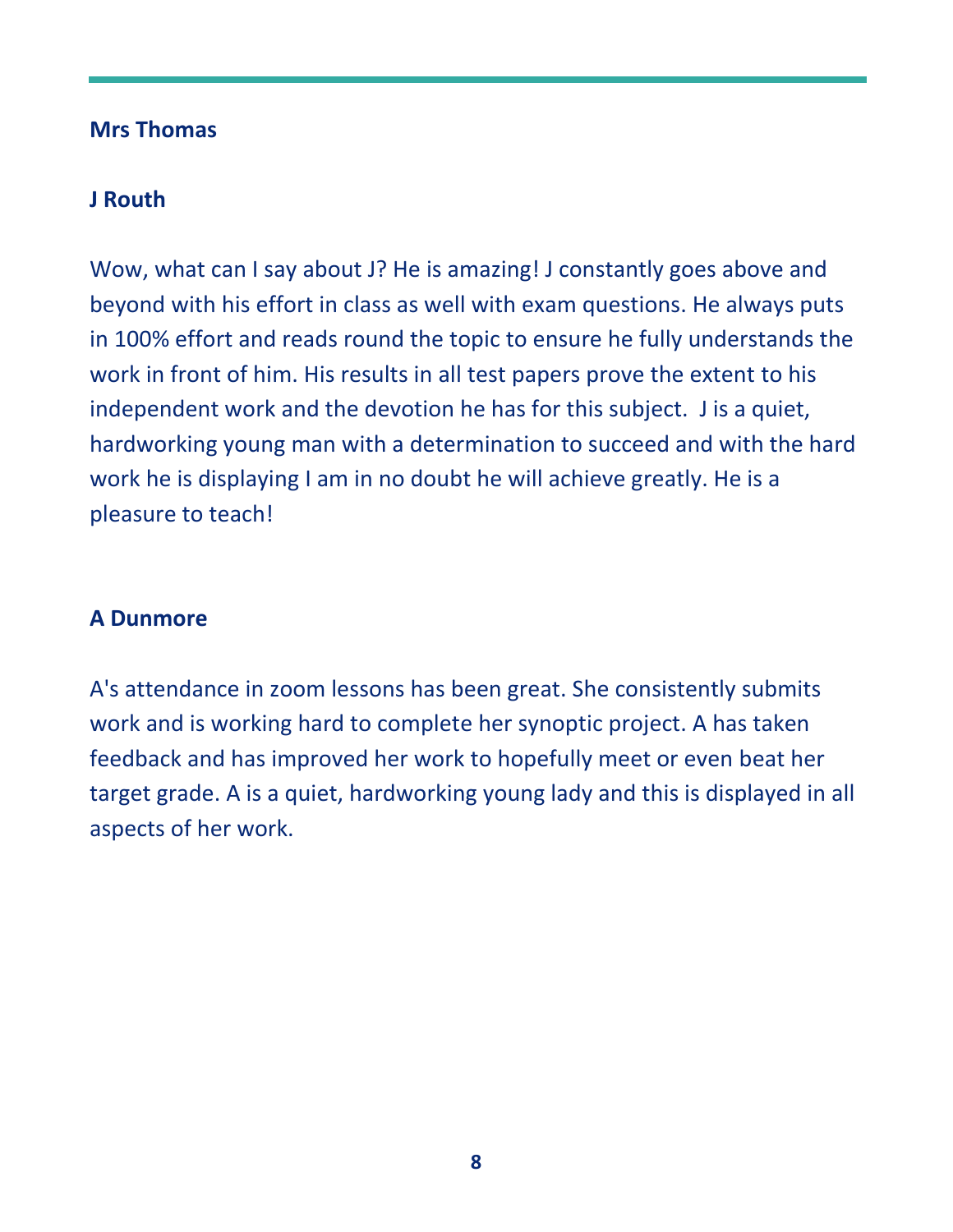# **Mrs Ashcroft**

# **T Kadar**

Throughout the lockdown, T has attended every PE zoom lesson and he is always the first to be logged on, ready and waiting. T has engaged in the lessons with positivity and enthusiasm throughout. He has really enjoyed taking part in Joe Wicks workouts and his fitness levels have gone through the roof! Well done, T- you've been amazing.

#### **S Walker**

S has attended every PE zoom lesson throughout the lockdown period and has been one of the first to be logged on. He is really into his sport and fitness; he has enjoyed going out on his bike and for a run throughout the pandemic. He is a really friendly and chatty young man; it has been a pleasure to have a chat with him over zoom to see what activities he has been engaging with. Big well-done S!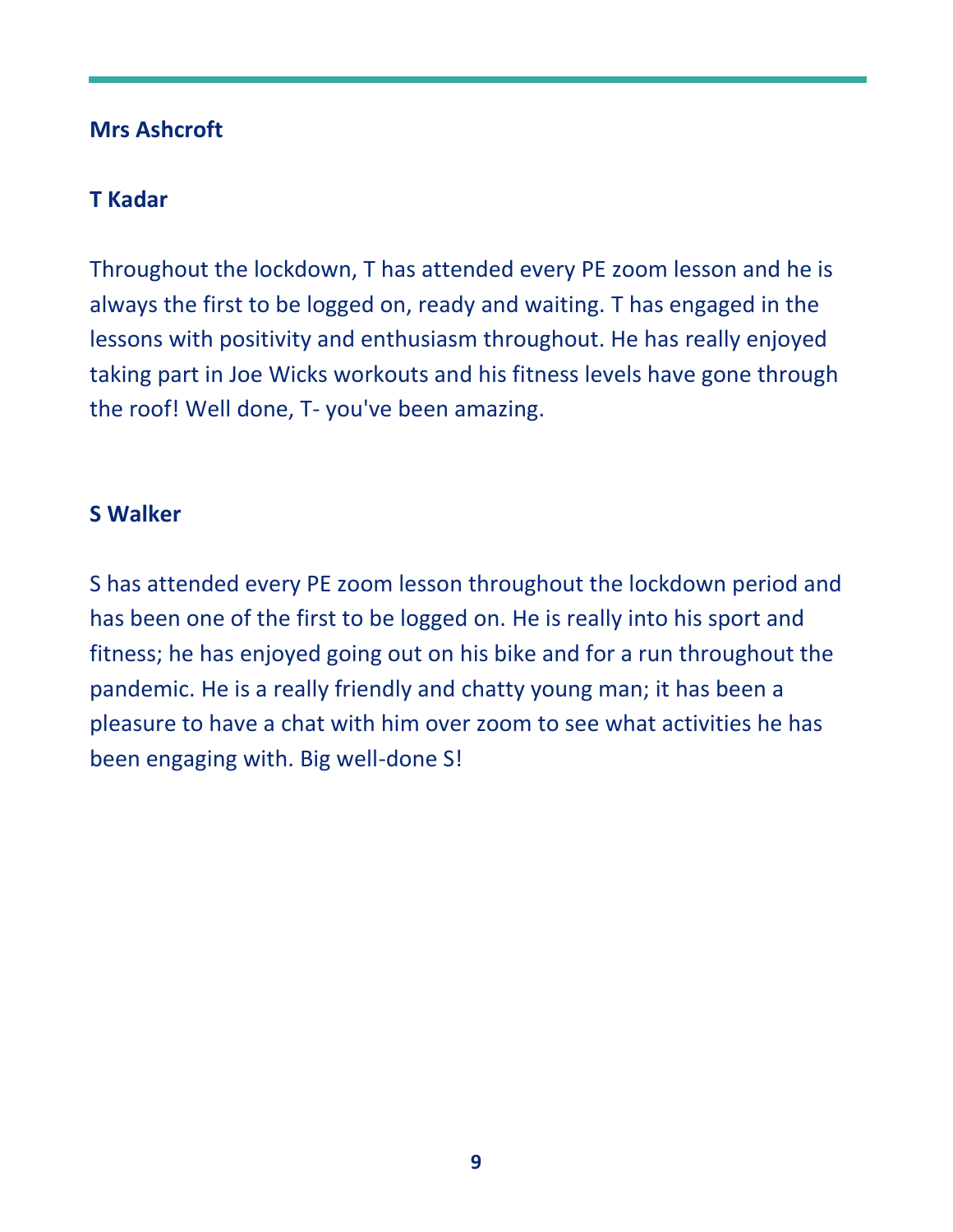# **Mr Everson**

# **H Saeed**

H has been attending school since day 1 of the lockdown. From the outset H has put 110% effort into every PE lesson I have had with him. His attitude and behaviour around school is brilliant and this has shown throughout his PE lessons. He is always helping to set up the activities and games during the lesson and is an absolute pleasure to teach. Well done H!

### **M Hall**

Every PE lesson, M has bundles of energy and a smile on her face. Her effort in every lesson is second to none and she is always trying her hardest. She is always helping to set up activities and get as many games in as she can. Her determination to do the best she can is clear to see every lesson and has been a joy to teach. Keep up the good work M!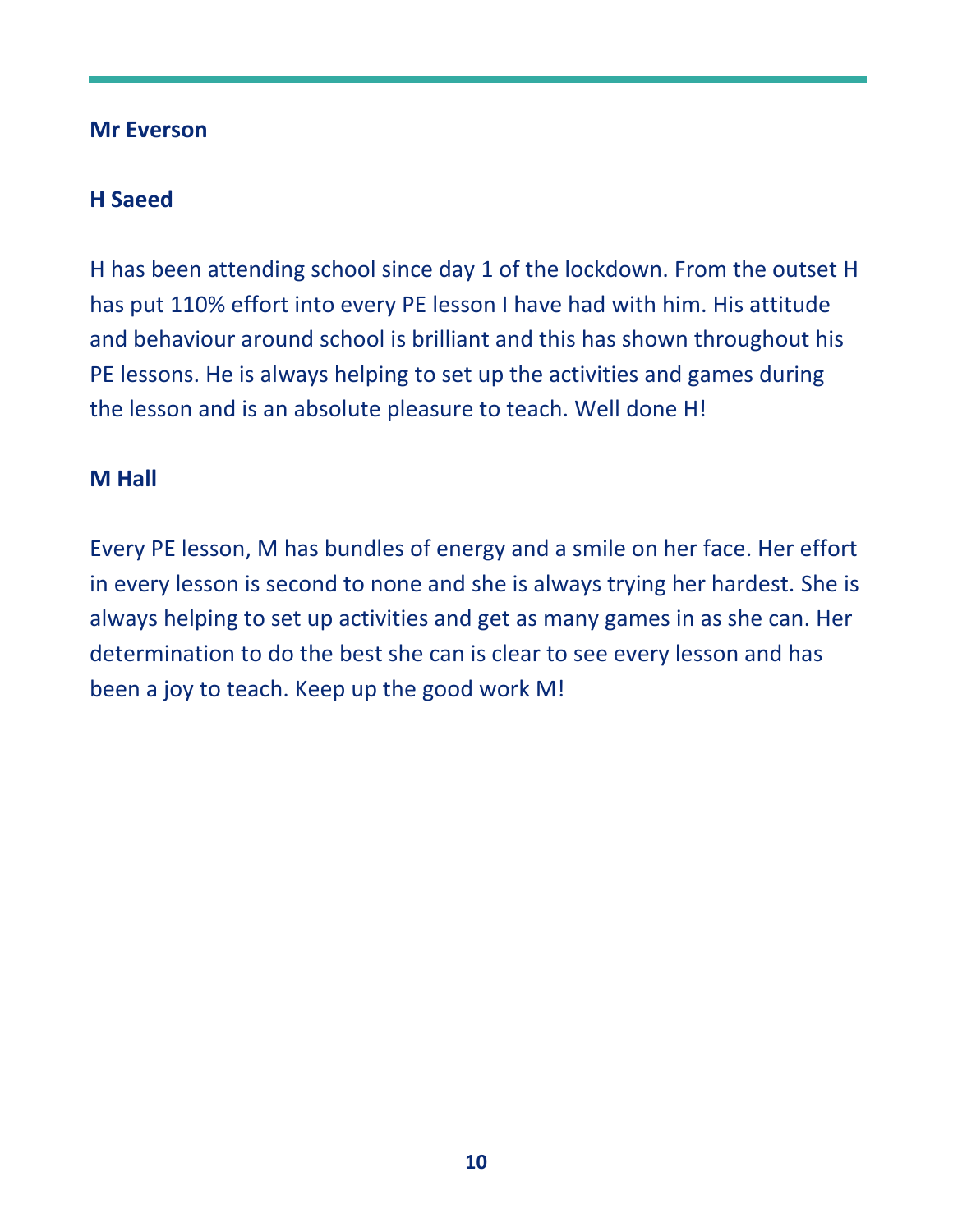#### **Year 7 Nominees**

A Busuttil A Gollogly A Habib A Norrie A Oyadiran B Grady B Hoskin B Sobolewska C Carter C Spencer C Townsend D Crean D Farrell D Forster D Horner D Maloney D Pemberton E Collins E Daniels E Gibson-Powell E Hanlon E Mcgee E Partington E Purvis G Campbell G Glen G Webb H Baldam H Nottingham H Saeed I Aslam I Fokinther I Frankish I Sawyer J Bailey J Chen J Dalton J Findlay J Harrow J Henderson

J Hodgson J Joseph J Watkins K Bruce L Bell L Corner-McGill L Firmager L Forster L Foster L Garton L Lucas L Maycock L O'Shea M Bottomly M Diccico M Fairbridge M Foreman M Greenwood M Hall M Hanlon M Howard M Hussain M King M Lynch M Simpson N Crosby O Barnard O Bryant O Burns O Garrens-Murtha O Hewson O Jackson O Lee O Oak O Ocak P Uppal Q Johns R Carter R Crockett

R Hembury R Morris R Nicol S Grainger S Gul S Hatton S Olechowski S Wilkie T Basford T Bashford T Paget T Renahan T Robinson-Linto T Sleight T Suggitt V Chalal Z Jobling

R Gregory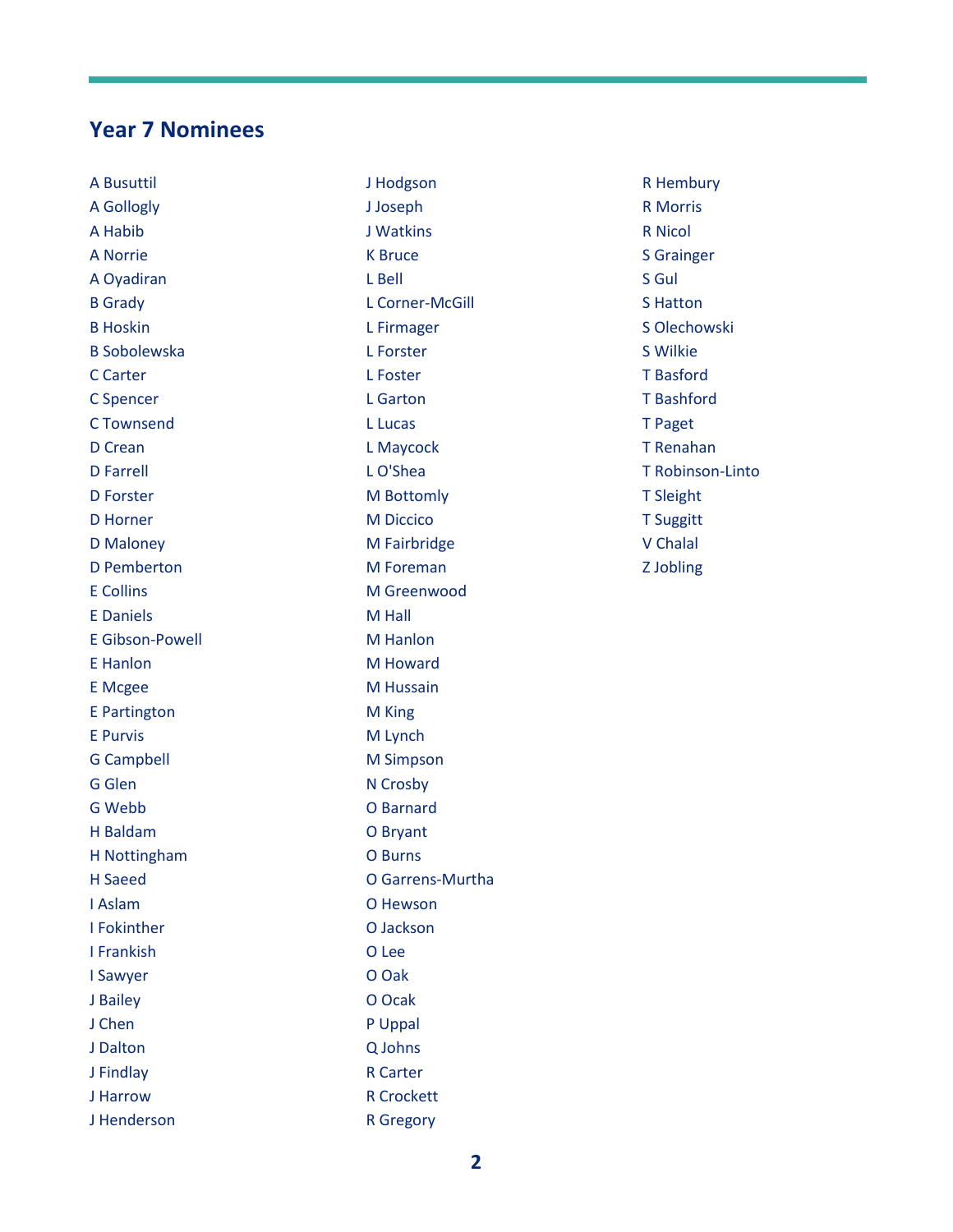#### **Year 8 Nominees**

A Bailey A Holmes A Howe A Sands A Walker A Watson -Prout A Wood B Morton B Sharpe C Cook C Jones C Plews D Mawston D Roe D Thornton D Wilkinson E Baxter E Benfield E Bennett E Giles E Hannaway E Harrison E Hedley E Lancaster E Lloyd E Parks E Turner EM Teasdale F Dickens G Cassidy G Downes G Hazard G Robinson G Thompson H Ditchburn H Lloyd I Anderson I Gales I Jones I Young

J Beckett J Brown J Conley J Hutchinson J Hyde J Laird J Millward J Myler J Young K Holmes K Lewis K Uppal L Ali L Cooper L Hammonds L Lewis L Thomson L Westcough M Gettings M Harforth M Howard M Hunt M Jones M Langley M McDonald M McLaughlin M Roulston M Thompson M Walker N Malcolm O Bailey O Brown O Durant O Joel Chilton O Leeks O Skelton P Bailey P Dunning P McGowran R Ahkmed

R Kotttam R Smith R Vermar S Davies S Donnelly S Walker S Wall S Watson T Davies T Kadar V Neary W Dickens Y Ali Z Mahmuoud Z Rashid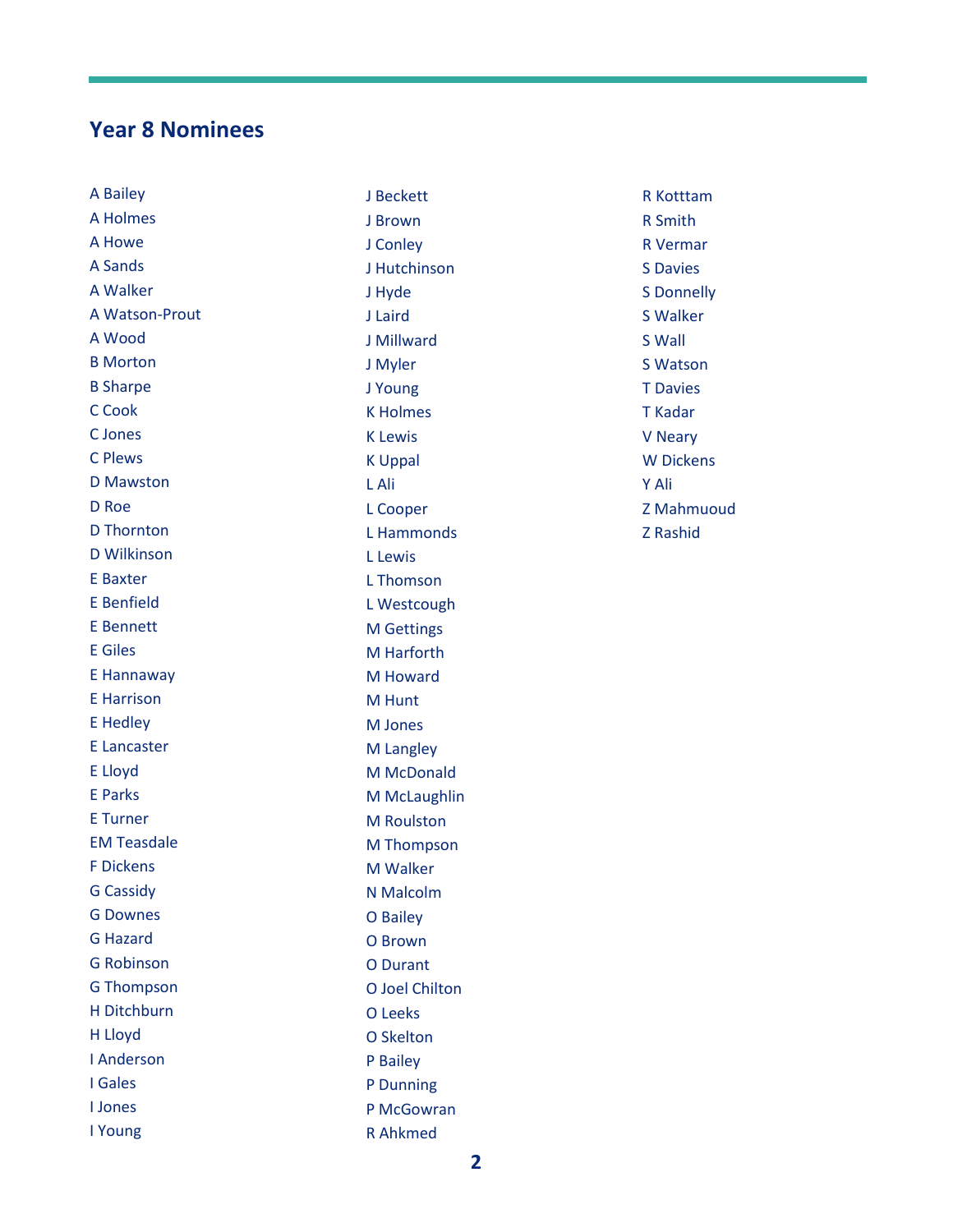#### **Year 9 Nominees**

A Best A Jones A Reid A Saeed A Shabazi A Watkin A Watts B Dowson B Mason B McGouran C Baines C Fryett C Jackson C MacMahon C Page C Richardson C Tyzack C Wilcox D Broomfield D Harris D Jamieson D Swash D Zimmerman E Baker E Fysh E Kenyon E Lockwood E R Gallagher E Roe E Spencer E Thomas E Woodward F Poole F Simpson G Charville H Himsworth H Houghton I Murphy I Plews I Pope

I Purvis I Taylor I Taylor -Whyman J Argument J Aungiers J Brown J Giles J Shuttleworth J Wilcox K Crook K Davidson K Duffy K Majid K Swash K Watson L Brockbank L Corley L Craster L Fox L Jaffray L Laws L McMann L Pemberton L Wilson M Harrison M Mosley M Steele M Wood O Gleeson -Wild O Mason O Scurr P Bailey R Hobson R Pune R Watson R Wood S Artley S Morris S Watson

T Crosby T Grange T Griffiths T Lancaster T Loughran Z Hierons

T Bingham